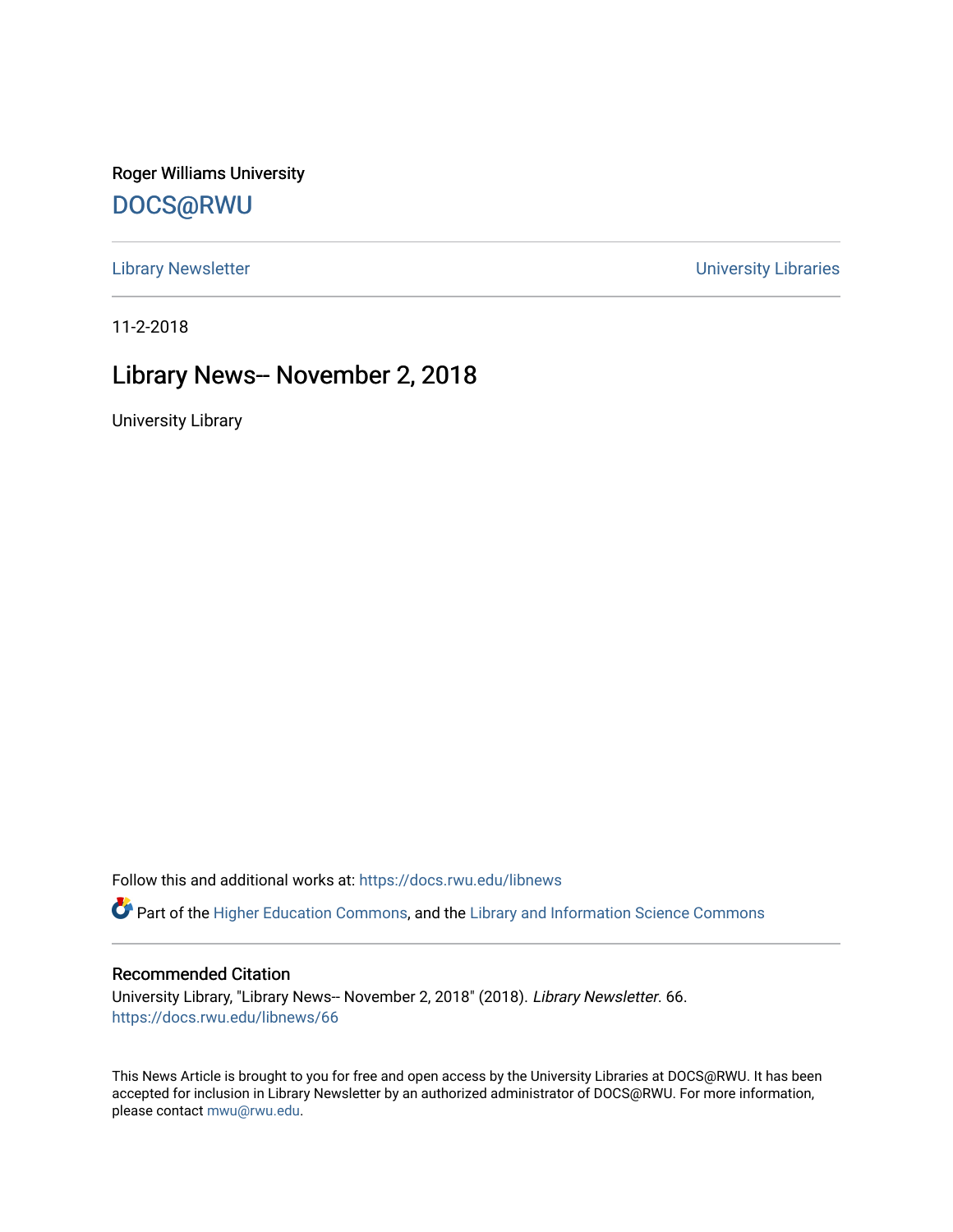<u>I</u> [Home](https://www.rwu.edu/)

#### [LIBRARY](https://www.rwu.edu/library/news) NEWS

# Faculty Scholarship Register



Mary Wu Digital Scholarship/Metadata Librarian

## November 2, 2018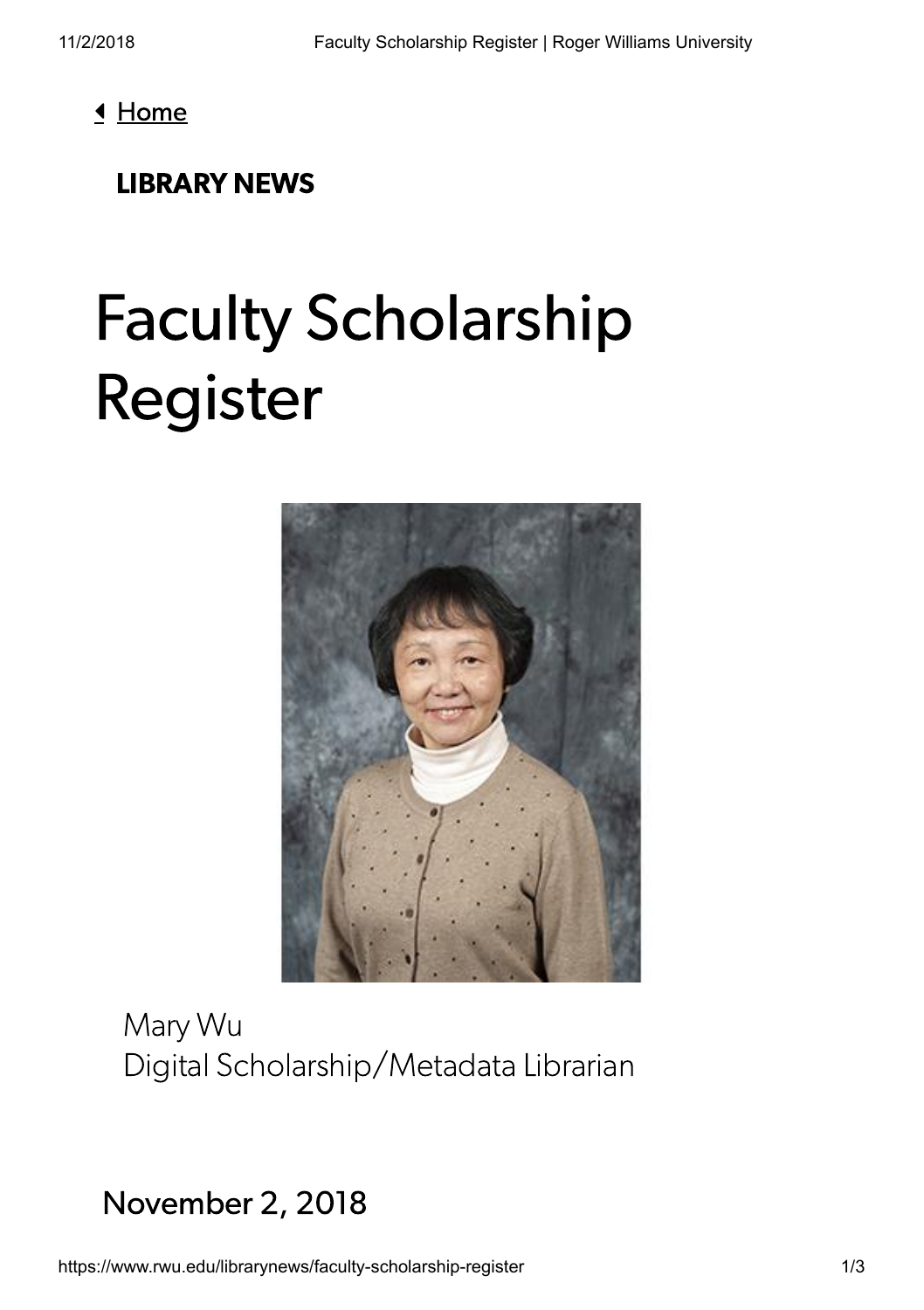[The Faculty Scholarship Register](https://www.rwu.edu/library/libraries-collections/faculty-scholarship-register), hosted on the library website, promotes the research and artistic accomplishments of Roger Williams University faculty members and fosters the continuing development of the institutional repository [DOCS@RWU,](http://docs.rwu.edu/) and th[e RWU Author's Collection](https://www.rwu.edu/library/libraries-collections/rwu-authors-collection) .

 Twice a year, faculty members are asked to send a list of their publications to Mary Wu, the Digital Scholarship/Metadata Librarian. Journal articles, book chapters, conference proceedings, and media that comply with Open Access policies are posted on the website of the institutional repository, [DOCS@RWU](http://docs.rwu.edu/), and many are available to download free.

The Library also acquires two copies of books authored or edited by RWU faculty. One copy is added to the [RWU Authors Collection,](https://www.rwu.edu/library/libraries-collections/rwu-authors-collection) located in the library archives, and the second copy is added to of one of the library's circulating collections.